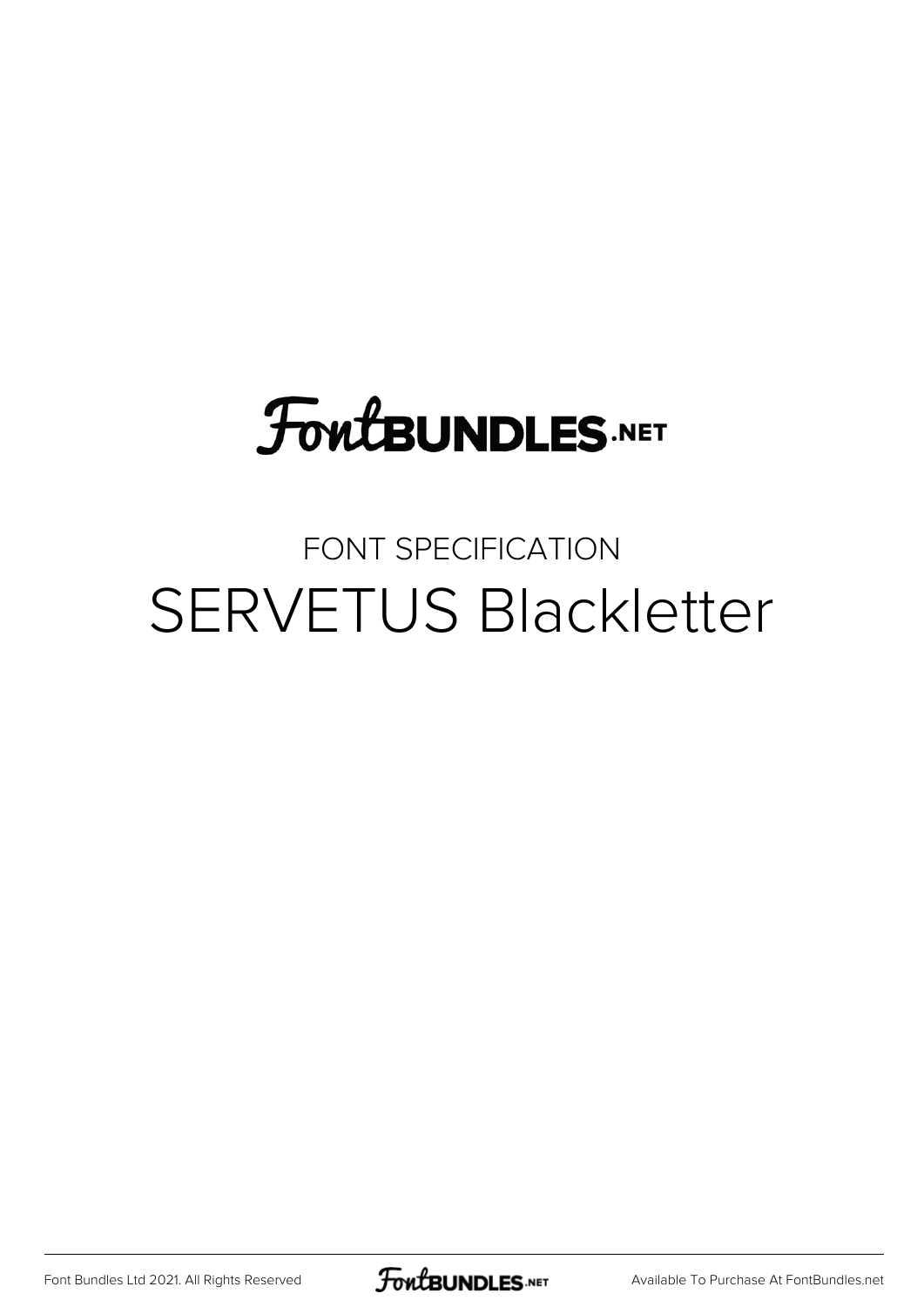### **SERVETUS - Regular**

**Uppercase Characters** 

## AGOOGFGAIOHUMNOPOGATUUM 计引导

Lowercase Characters

### a b c d e f g h 1 | k l m n o p q r s f u v w x y e

**Numbers** 

#### 0168456789



All Other Glyphs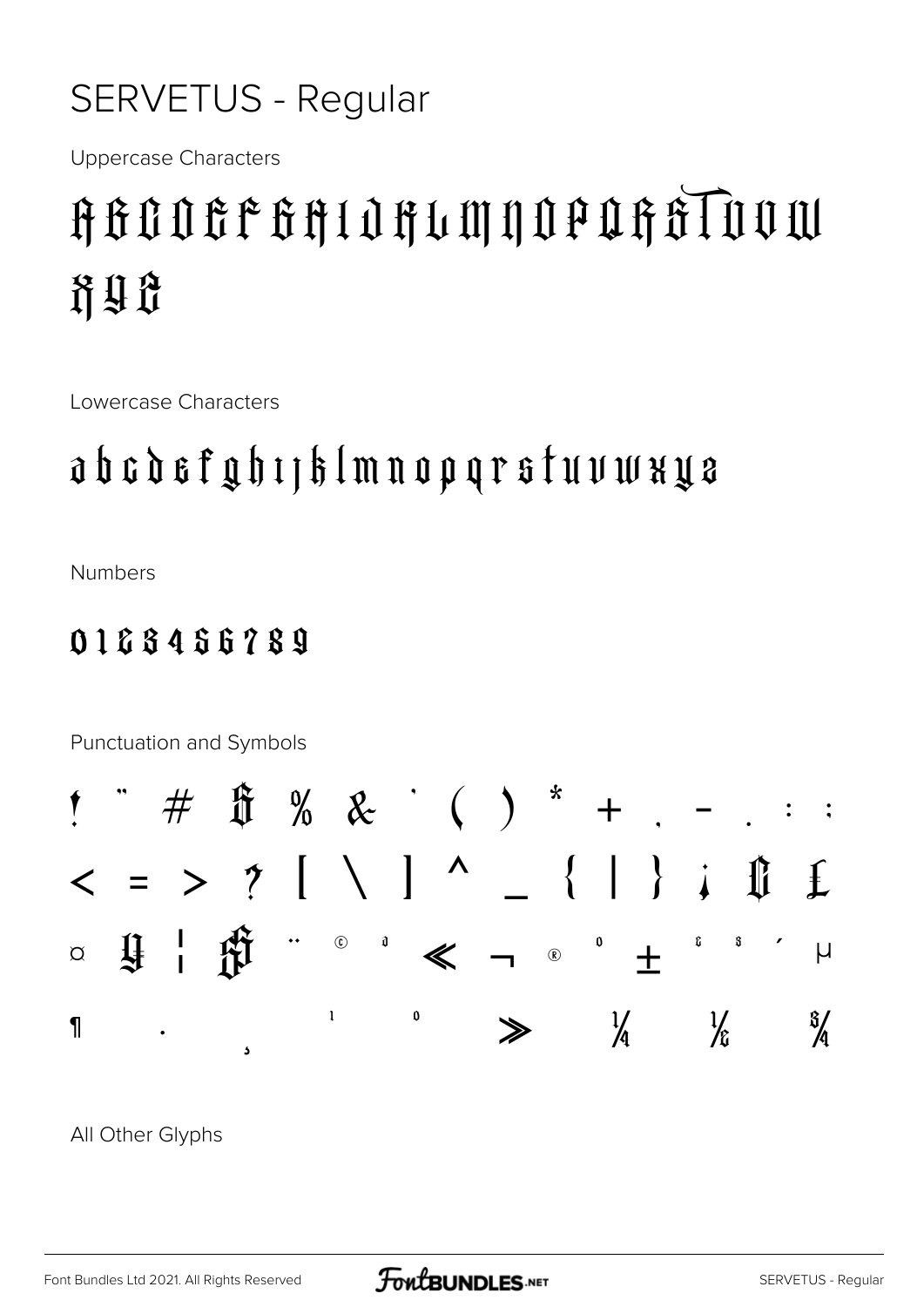|                     |  |  | $\begin{array}{ccccccccccccc} \hat{H} & \hat{H} & \hat{H} & \hat{H} & \hat{H} & \hat{H} & \hat{H} & \hat{H} & \hat{H} & \hat{H} & \hat{H} & \hat{H} & \hat{H} & \hat{H} & \hat{H} & \hat{H} & \hat{H} & \hat{H} & \hat{H} & \hat{H} & \hat{H} & \hat{H} & \hat{H} & \hat{H} & \hat{H} & \hat{H} & \hat{H} & \hat{H} & \hat{H} & \hat{H} & \hat{H} & \hat{H} & \hat{H} & \hat{H} & \hat{H} &$   |                                                                                          |
|---------------------|--|--|------------------------------------------------------------------------------------------------------------------------------------------------------------------------------------------------------------------------------------------------------------------------------------------------------------------------------------------------------------------------------------------------|------------------------------------------------------------------------------------------|
|                     |  |  | $\begin{array}{ccccccccccccc} \mathbf{\hat{E}} & \mathbf{\hat{E}} & \mathbf{\hat{E}} & \mathbf{i} & \mathbf{j} & \mathbf{i} & \mathbf{0} & \mathbf{0} & \mathbf{0} \end{array}$                                                                                                                                                                                                                |                                                                                          |
|                     |  |  | $\begin{array}{ccccccccccccccccc} \hat{\mathbb{I}} & \hat{\mathbb{I}} & \hat{\mathbb{I}} & \hat{\mathbb{I}} & \hat{\mathbb{I}} & \hat{\mathbb{I}} & \times & \hat{\mathbb{I}} & \hat{\mathbb{I}} & \hat{\mathbb{I}} & \end{array}$                                                                                                                                                             | $\label{eq:4} \begin{array}{c} \dot{\textbf{u}} \\ \textbf{v} \\ \textbf{v} \end{array}$ |
|                     |  |  | $\begin{array}{ccccccccccccccccc} \hat{\Pi} & \hat{\Pi} & \hat{\Pi} & \hat{\Pi} & \mathfrak{h} & \hat{\Pi} & \hat{\mathfrak{d}} & \hat{\mathfrak{d}} & \hat{\mathfrak{d}} & \end{array}$                                                                                                                                                                                                       | $\ddot{\hat{\mathbf{J}}}$                                                                |
| $\ddot{\mathbf{d}}$ |  |  | $\hat{\mathbf{d}}$ $\hat{\mathbf{d}}$ $\hat{\mathbf{u}}$ $\hat{\mathbf{u}}$ $\hat{\mathbf{u}}$ $\hat{\mathbf{u}}$ $\hat{\mathbf{u}}$ $\hat{\mathbf{u}}$ $\hat{\mathbf{u}}$ $\hat{\mathbf{u}}$                                                                                                                                                                                                  |                                                                                          |
|                     |  |  | $\begin{array}{ccccccccccccccccc} \hat{1} & \hat{1} & \hat{1} & \hat{1} & \hat{1} & \hat{1} & \hat{1} & \hat{1} & \hat{1} & \hat{1} & \hat{1} & \hat{1} & \hat{1} & \hat{1} & \hat{1} & \hat{1} & \hat{1} & \hat{1} & \hat{1} & \hat{1} & \hat{1} & \hat{1} & \hat{1} & \hat{1} & \hat{1} & \hat{1} & \hat{1} & \hat{1} & \hat{1} & \hat{1} & \hat{1} & \hat{1} & \hat{1} & \hat{1} & \hat{1}$ |                                                                                          |
| $\ddot{\mathbf{U}}$ |  |  | $\div$ <b>a</b> $\vec{u}$ $\vec{u}$ $\vec{u}$ $\vec{u}$ $\vec{y}$                                                                                                                                                                                                                                                                                                                              | $\begin{matrix} \begin{matrix} 1 \\ 1 \end{matrix} \end{matrix}$                         |